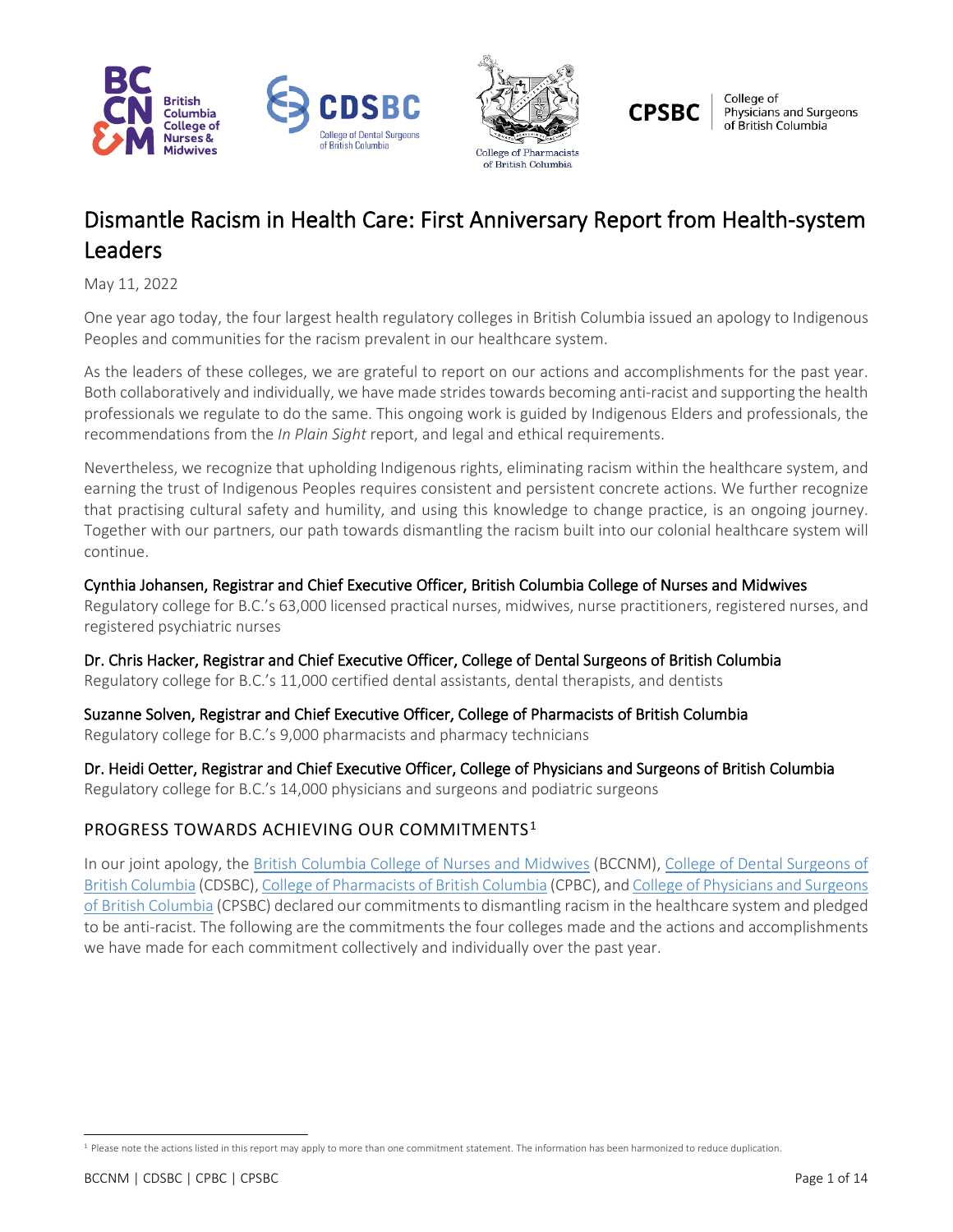#### AS LEADERS, WE WILL:

# 1. Apologize to Indigenous Peoples for the harms suffered in a racist healthcare system, of which we are a part.

On May 11, 2021, the four colleges (BCCNM, CDSBC, CPBC, and CPSBC) issued a formal apology to Indigenous Peoples and communities for the racism prevalent in healthcare. The apology contains a pledge to be anti-racist and lists the actions the colleges will take to uphold Indigenous rights and address racism. The apology can be accessed from each of the college websites:

• [BCCNM](https://www.bccnm.ca/bccnm/Announcements/Pages/Announcement.aspx?AnnouncementID=267) | [CDSBC](https://www.cdsbc.org/Pages/Racism-in-Health-Care-An-Apology-to-Indigenous-People-and-a-Pledge-to-Be-Anti-Racist.aspx) | [CPBC](https://www.bcpharmacists.org/news/racism-health-care-apology-indigenous-people-and-pledge-be-anti-racist) | [CPSBC](https://www.cpsbc.ca/files/pdf/Joint-Statement-on-Racism-in-Health-Care-2021-05-11.pdf)

#### 2. Be anti-racist leaders who foster a speak-up culture where stereotypes, discrimination, and racism are called out and eliminated.

On Sept. 30, 2021, BCCNM issued the action plan *[BCCNM's commitment: Constructive disruption to](https://www.bccnm.ca/Documents/cultural_safety_humility/Constructive_Disruption_BCCNM_Commitment_to_Action.pdf)  [Indigenous-specific racism amongst B.C.](https://www.bccnm.ca/Documents/cultural_safety_humility/Constructive_Disruption_BCCNM_Commitment_to_Action.pdf) nurses and midwives* to address Indigenous-specific racism in healthcare. The action plan reflects BCCNM's commitment to enacting the recommendations put forth in the *[In Plain Sight](https://engage.gov.bc.ca/addressingracism/)* report and lays out a roadmap for BCCNM to become a culturally safe and culturally humble regulatory agency. BCCNM committed to implementing the action plan as one of its strategic imperatives for 2021–2022.

The action plan outlines 50+ steps to address eight of the recommendations from the *In Plain Sight* report. Several action items foster a speak-up culture throughout BCCNM and for its registrants, staff, board, and committee members.

The registrar and CEO sponsored the development of the staff Diversity and Inclusion Steering Committee and oversaw the launch of the first employee diversity survey.

In 2021, CDSBC invited all staff to attend a two-day participatory workshop on Indigenous antiracism called "Principled Engagement with Indigenous People" led by former San'yas facilitators Rain Daniels and Chelsey Branch.

On June 29, 2020, CPBC published an [article](https://www.bcpharmacists.org/readlinks/regulated-health-professionals-have-duty-report-racist-behaviour-health-care-system) reaffirming that regulated health professionals have a duty to report racist behaviours in the healthcare system.

Since 2017, CPBC has also regularly published articles in response to current events impacting the health and well-being of Indigenous Peoples in Canada, as well as in celebration of Indigenous culture. These articles are intended to raise awareness among registrants of the social and historical factors impacting Indigenous communities, as well as provide them with valuable perspectives to incorporate into their practices to help ensure the provision of culturally safe care.

These articles are compiled in [CPBC's Cultural Safety and Humility Article Series.](https://www.bcpharmacists.org/readlinks-tags/cultural-safety-and-humility)

In the fall of 2020, CPSBC's board added a new pillar to the [2021–2024 Strategic Plan](https://www.cpsbc.ca/about/corporate/strategic-plan) focused on cultural safety and humility. The new pillar addresses Indigenous-specific systemic racism by embedding cultural safety and humility into its regulatory processes, daily operations, governance structures, and practice standards.

**BCCNM**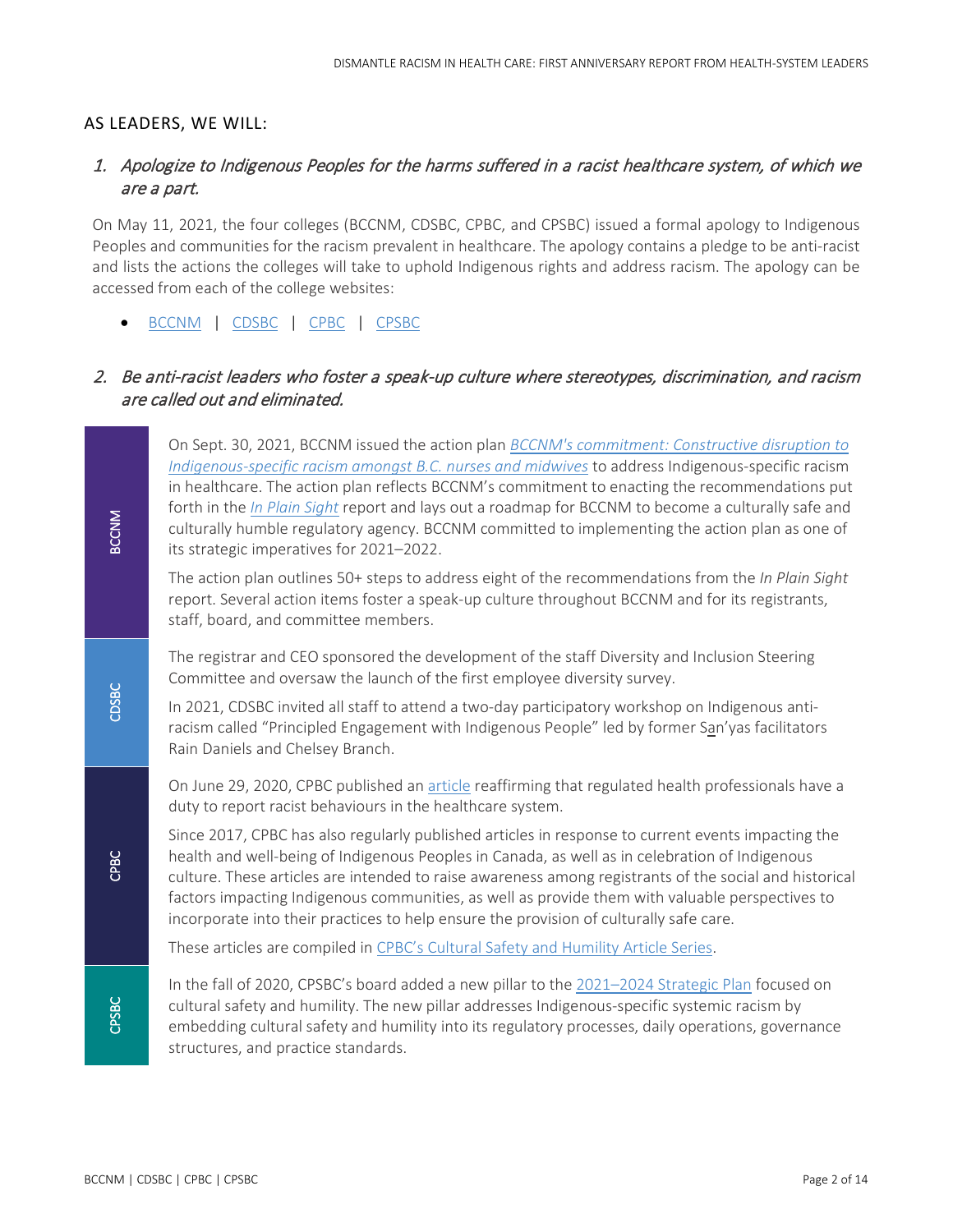#### 3. Establish clear accountabilities for cultural safety and humility within our leadership teams.

Collectively and with other BC Health Regulators (BCHR) – A community of practice was created for all Indigenous board and committee members from all BCHR colleges to meet monthly. The forum, facilitated by Indigenous Advisor Joe Gallagher of Qoqoq Consulting, is to provide support to Indigenous members and recognize their unique positions on boards and committees.

Action #6 of [BCCNM's action plan](https://www.bccnm.ca/Documents/cultural_safety_humility/Constructive_Disruption_BCCNM_Commitment_to_Action.pdf) is to recruit and support Indigenous individuals to leadership and decision-making roles to oversee, inform, and promote system change. To pursue this action, BCCNM created an overall Equity, Diversity, and Inclusion (EDI) strategy for recruitment, with a goal of at least 10% of committee members be Indigenous members.

The competencies matrices for board and committees were updated to ensure competencies and education regarding cultural safety and humility are clearly articulated and sought. As of April 2022, the Indigenous membership on BCCNM's Inquiry and Discipline committees is over 10% and on overall committees is at 8.9%.

BCCNM also reviewed and updated job postings to reflect its commitment to diversifying its employee representation and specifically recruiting Indigenous applicants.

The CEO is overseeing the development of a new accountability-based organizational structure for the new amalgamated oral health college. Cultural safety and humility are included in the portfolio of senior leadership team member(s).

CPBC developed a *Workplace Diversity policy* and a *Health and Wellness policy*, which have been added to CPBC's employee handbook.

The new *Workplace Diversity policy* includes expectations for employment equity, including for indigenous Peoples. All job postings now reflect the college's diversity commitment.

CPBC's management team participated in four training sessions hosted by Joe Gallagher and Knowledge Keeper and Elder Sulksun (Shane Pointe), focused on dismantling Indigenous-specific racism. As part of these sessions, CPBC management team members were asked to develop and commit to short- and long-term actions to address Indigenous-specific racism within their individual portfolios.

Every department at CPSBC is required to identify specific activities and reporting metrics in their annual business plans aligned with the four pillars in the 2021–2024 strategic plan, which includes cultural safety and humility. Progress towards the KPIs is reported to the board twice in a fiscal year.

CPBC

CPSBC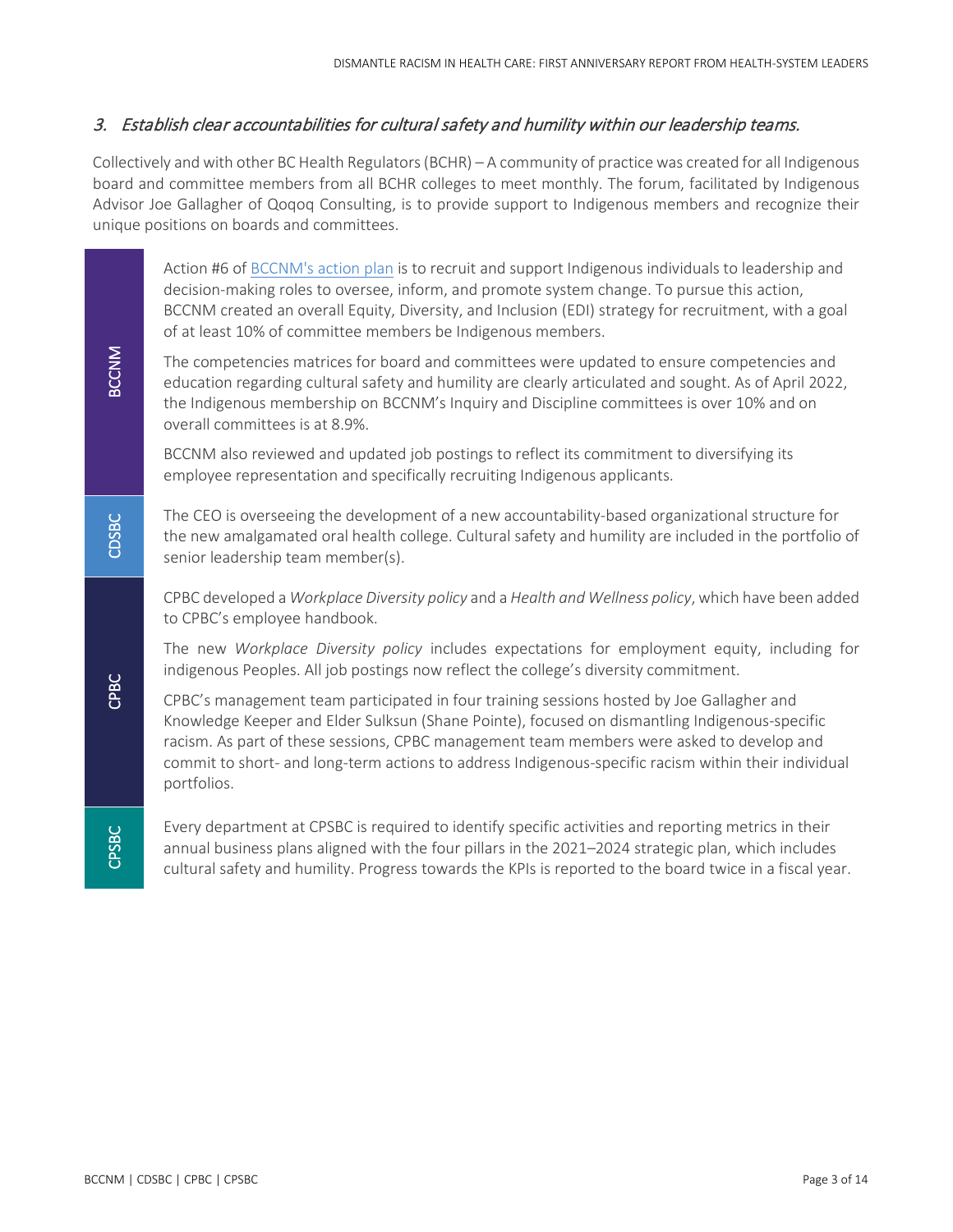#### AS HEALTH REGULATORY COLLEGES, WE WILL:

#### 1. Draw on Indigenous Knowledge Keepers and professionals to guide our work.

Each of the four colleges consulted various Indigenous Elders, Knowledge Carriers, Knowledge Keepers, advisors, or consultants to guide their work. They also jointly offered a series of lunch-and-learn sessions, presented by an Indigenous Advisor or Consultant, to build on the learnings of cultural safety and humility for board, committee, and staff members.

BCCNM engaged and consulted Joe Gallagher, Syexwáliya (Ann Whonnock), Davis McKenzie, and Shane Pointe on matters as needed. For example, Joe Gallagher acted as BCCNM's cultural safety and humility advisor. During this time, he provided training to its board members which led to the cultural safety and humility strategy in BCCNM's strategic plan. Joe Gallagher also supported BCCNM's leaders on working towards constructive disruption to Indigenous-specific racism in B.C. healthcare. Further, most of BCCNM's important events will be opened and closed by an Indigenous Knowledge Keeper or Carrier.

Working collaboratively with CPSBC and drawing on the knowledge of Indigenous professionals, BCCNM created a new standard on *[Indigenous cultural safety, cultural humility, and anti-racism](https://www.bccnm.ca/Documents/cultural_safety_humility/All_PS_cultural_safety_humility.pdf)* for its registrants. BCCNM has also involved an Indigenous advisor and consultant in their vendor selection for a complaints process reviewer and in the recruitment of an Indigenous cultural safety and humility consultant.

CDSBC's 2021 annual meeting was opened and closed by Shane Pointe.

CDSBC partnered with two other colleges on a lunch-and-learn event series to raise awareness of cultural safety and humility, trauma, and Indigenous-specific racism in healthcare.

CPBC worked with Joe Gallagher and Shane Pointe to develop and implement a series of engagement sessions for CPBC leadership, focused on building knowledge of Indigenous-specific racism within society generally and also in healthcare specifically, as well as developing concrete actions to address these issues. Joe Gallagher also conducted education sessions for CPBC's board.

CPBC welcomed Indigenous Knowledge Keepers Syexwáliya (Ann Whonnock) and Shane Pointe to open its 2019 and 2020 annual general meetings, respectively. Syexwáliya and Shane welcomed meeting participants to the unceded Coast Salish territories of the Squamish, Tsleil-Waututh, and Musqueam Nations and led the group through an opening prayer and song.

CPSBC sincerely appreciates the wisdom and leadership of Joe Gallagher, Davis McKenzie, and Shane Pointe who helped guide the development of the standard *[Indigenous cultural safety, cultural](https://www.bccnm.ca/Documents/cultural_safety_humility/All_PS_cultural_safety_humility.pdf)  [humility, and anti-racism](https://www.bccnm.ca/Documents/cultural_safety_humility/All_PS_cultural_safety_humility.pdf)*, and offered CPSBC the opportunity to meet with Indigenous members of the public, registrants, and other health partners who shared their experiences and feedback throughout the development process. Indigenous consultants have also been engaged to review the complaints process and make recommendations for change to ensure it is safe, accessible, and culturally appropriate for Indigenous Peoples.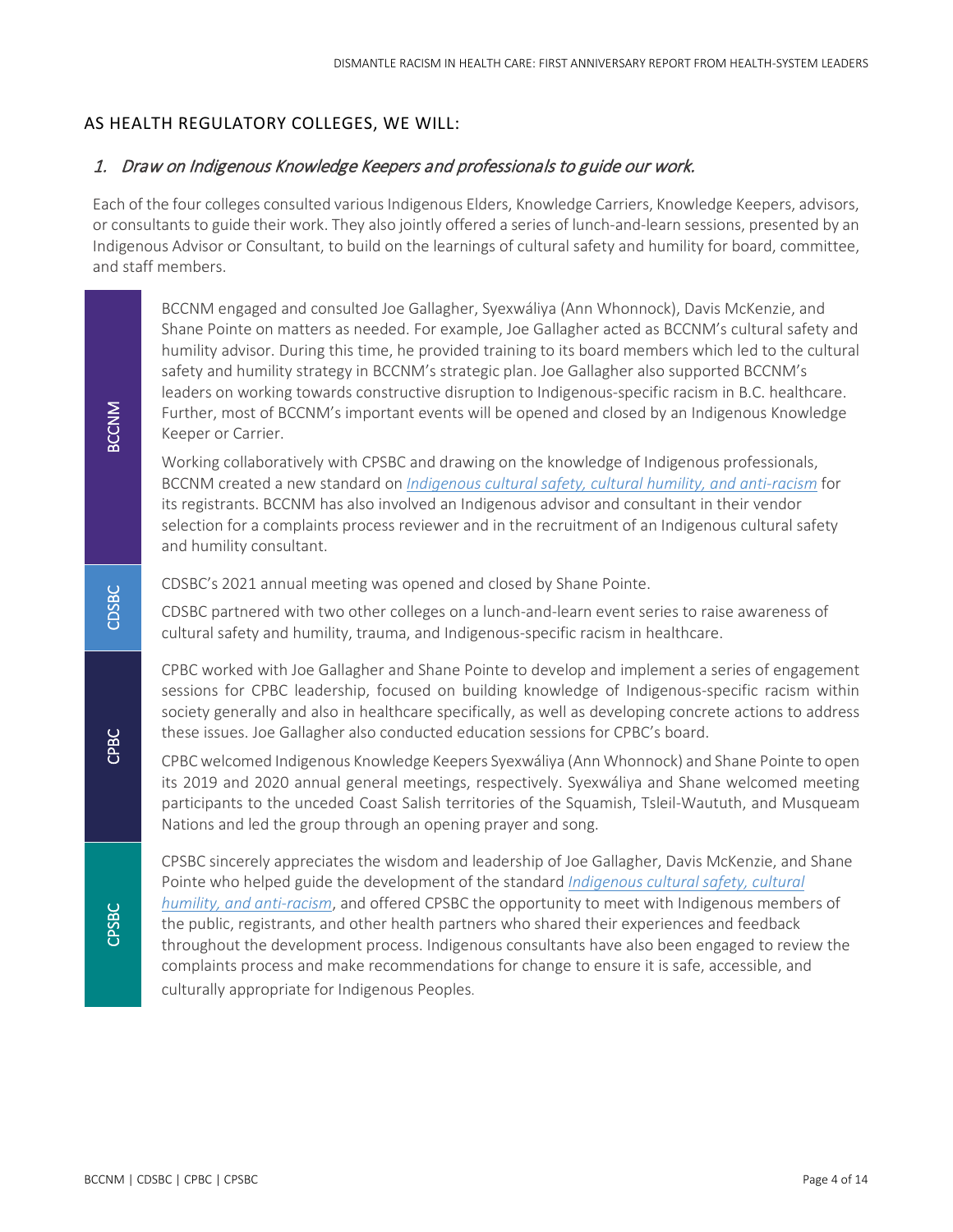# 2. Provide education and develop practice standards to ensure Indigenous Peoples receive culturally safe healthcare.

In collaboration with CPSBC and in consultation with Indigenous Peoples, professionals, and partners, members of the public, registrants, leaders, clients, health authorities, and academic partners throughout the healthcare system, BCCNM created a new standard for its registrants—*[Indigenous](https://www.bccnm.ca/Documents/cultural_safety_humility/All_PS_cultural_safety_humility.pdf)  [cultural safety, cultural humility, and anti-racism](https://www.bccnm.ca/Documents/cultural_safety_humility/All_PS_cultural_safety_humility.pdf)*—which came into effect on Feb. 25, 2022.

BCCNM is buildin[g learning resources](https://www.bccnm.ca/RM/learning/cultural_safety_humility/Pages/Default.aspx) with CPSBC to support registrants to meet the new standard. It also encourages registrants through regular newsletter communication to use the resources as a component of meeting BCCNM's annual quality assurance requirements.

CDSBC revised its committee orientation program to include content about Indigenous-specific racism and the *In Plain Sight* report.

Members of its board and staff have attended all the symposiums or educational events offered by its partner organizations, including the First Nations Health Authority, and multiple educational events organized by the BC Health Regulators.

CDSBC has promoted the San'yas cultural safety course to its registrants. The course also features as a tool in CDSBC's complaints resolution process to educate registrants on cultural safety.

In addition to publishing an article on registrants' duty to report racist behaviours in the healthcare system[, CPBC also encouraged registrants](https://www.bcpharmacists.org/readlinks/help-shape-bcs-anti-racism-data-legislation) to provide input into anti-racism legislation in B.C.

Since 2017, CPBC has continued to produce and publish *[ReadLinks](https://www.bcpharmacists.org/readlinks-tags/cultural-safety-and-humility)* articles on its website focused on highlighting the culture and experiences of Indigenous Peoples in B.C., the importance of acknowledging racism in healthcare, and the role of cultural humility and safety in providing care.

CPBC raised awareness of National Indigenous Peoples Day and shared resources to help health professionals practice culturally safe patient care. CPBC also raised awareness of the impacts of residential schools on First Nations communities through participation in Orange Shirt Day, and by sharing information with pharmacy professionals and hosting a virtual Orange Shirt Day ceremony with college staff.

CPSBC put a significant amount of time and resources into developing the new *[Indigenous cultural](https://www.cpsbc.ca/files/pdf/PSG-Indigenous-Cultural-Safety-Cultural-Humility-and-Anti-racism.pdf)  [safety, cultural humility and anti-racism](https://www.cpsbc.ca/files/pdf/PSG-Indigenous-Cultural-Safety-Cultural-Humility-and-Anti-racism.pdf)* practice standard, which was published on Feb. 25, 2022. This standard was developed in collaboration with BCCNM, Indigenous partners, members of the public, registrants, and key health partners.

Publishing the practice standard marked a big milestone for this work; however, CPSBC realizes that the practice standard will need to exist as a dynamic document that can adapt to continue to meet the needs of Indigenous patients over time. CPSBC looks forward to continually reviewing and strengthening the practice standard in collaboration with its many partners.

CPSBC also published a series of [supporting educational resources](https://www.cpsbc.ca/about/corporate/cultural-safety-and-humility/learning-resources) for registrants.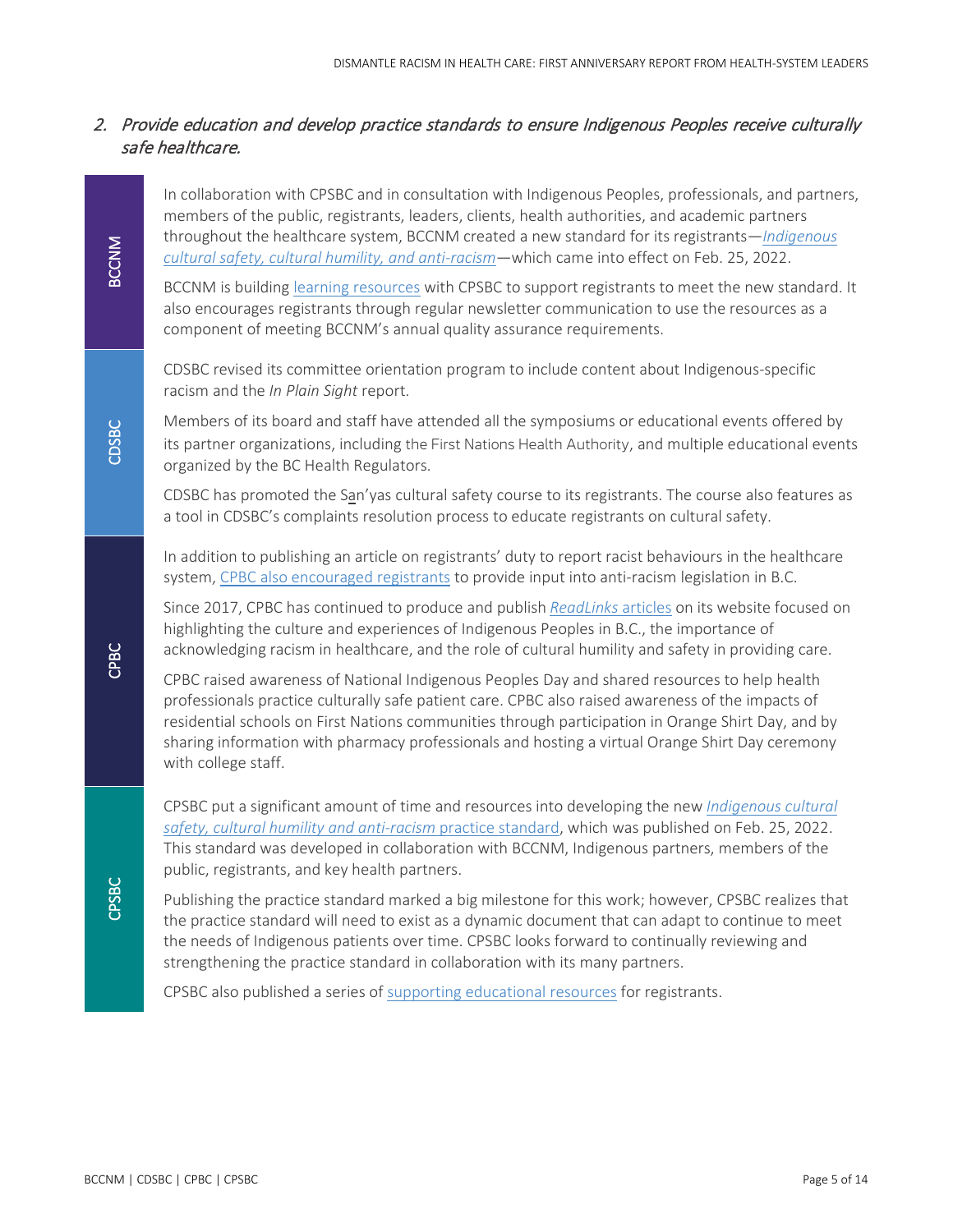#### 3. Invest in supports and remove barriers to ensure that Indigenous Peoples do not feel isolated or unsafe when filing a complaint.

BCCNM issued a request for proposal for the review of BCCNM's complaints process to reflect the principles of cultural safety, cultural humility, and anti-racism, and is in the process of selecting the right vendor to undertake the project. The project goals are:

- Review the complaints process and provide recommendations that would make the system anti-racist and reflect principles of cultural safety and humility.
- Bring an Indigenous lens and knowledge of Indigenous ways of knowing and make recommendations to decolonize the BCCNM complaints process.
- Consider and recommend structures, policies, practices, norms, and values that will increase Indigenous Peoples' trust in the system, facilitate access to the complaints process, and create pathways to a resolution process acceptable to Indigenous complainants.
- Note where recommendations for changes to BCCNM's process may require changes to the HPA.
- Make recommendations to ensure BCCNM's complaints process is meeting the legislative framework of the Declaration of the Rights of Indigenous Peoples Act (DRIPA) and ultimately reflects the United Nations Declaration on the Rights of Indigenous Peoples (UNDRIP).
- Make recommendations to ensure BCCNM's *Indigenous cultural safety, cultural humility, and anti-racism* practice standard is upheld through the complaints process.

In 2020, as part of its Action Plan Commitment to the Minister of Health to address the Cayton Report, CDSBC revised and repopulated its committee structure. The application process was competency-based; all applicants were asked to bring or be willing to learn skills, practices, and knowledge to support strong decision-making in the public interest including cultural safety and humility. This was defined as:

*Hav[ing] an ongoing learning, appreciation and respect for unique perspectives, cultural contexts, power imbalances, and biases in deliberation and decision-making, and recognition of the role the College plays in fostering culturally safe, humble, respectful, and quality health care, through its cultural safety and humility commitments.*"

Applicants were asked to explain any diverse perspectives, experience, or background they would bring to CDSBC committees.

CDSBC has set targets for board and committee members to complete the San'yas Indigenous Cultural Safety Training Program, beginning with the three committees whose work is most closely related to the experience of patients and the public, i.e., the Standards & Guidance, Patient Relations, and Inquiry committees. CDSBC's intent is that 100% of the board and committee members will have completed the course.

CDSBC—along with BCCNM, CPSBC, and CPBC—participates in the BC Public Advisory Network, which connects patients and the public with health professions regulators. Discussion topics have included making the complaints process more culturally safe. Sixteen new public advisors were recruited to reflect the diversity of B.C.'s population, including four Indigenous advisors.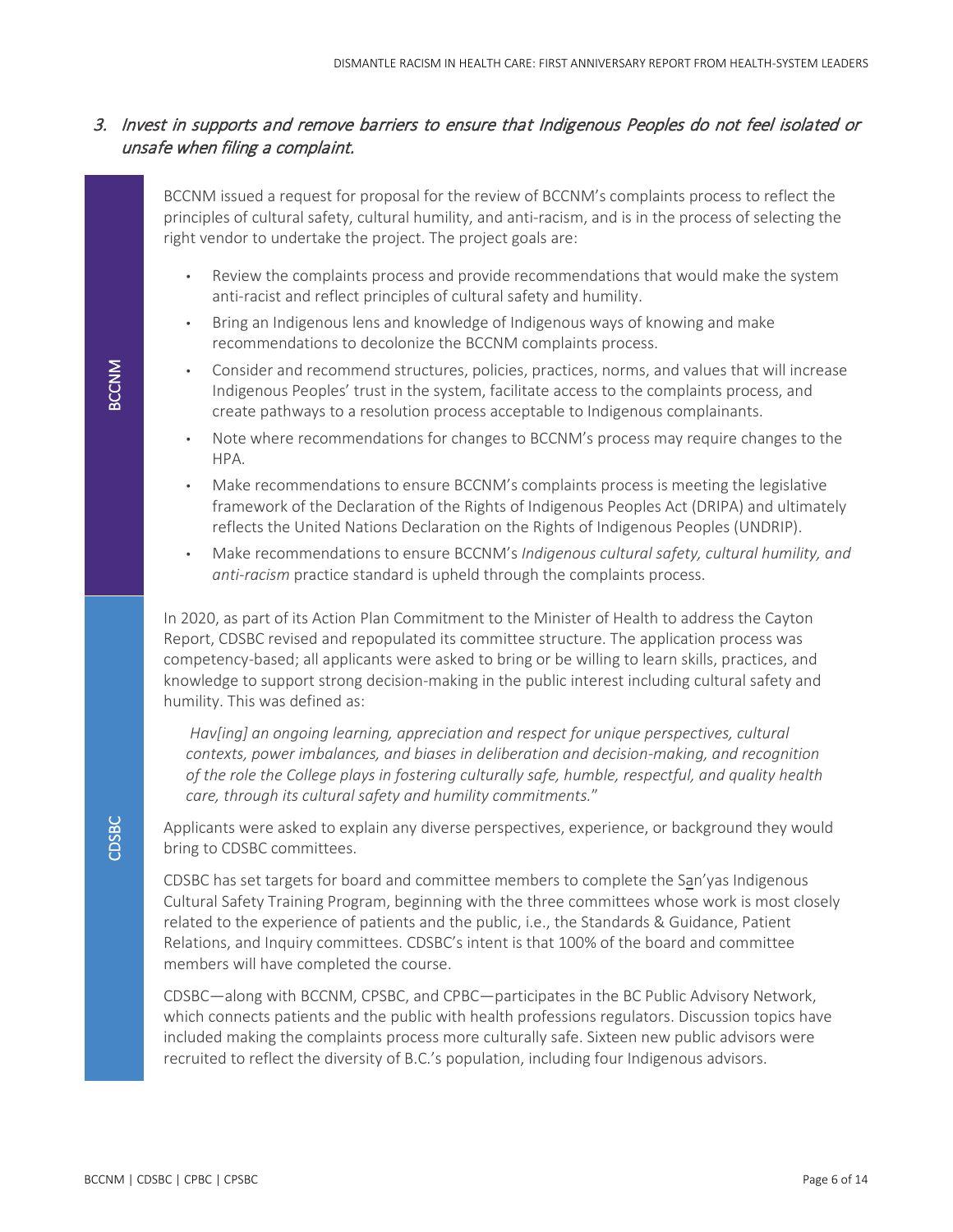# 3. Invest in supports and remove barriers to ensure that Indigenous Peoples do not feel isolated or unsafe when filing a complaint.

CPBC has begun planning an external review of its complaints process with a cultural safety and humility lens to ensure it addresses the recommendations from the *In Plain Sight* report and to determine how to make the process safer for Indigenous Peoples. This review is set to begin later this year.

Members of CPBC's senior leadership team have been involved in dialogue sessions hosted by the BC Ministry of Health and the BC Patient Safety and Quality Council focused on Improving the Indigenous Patient Complaints Process.

CPSBC is currently undertaking a critical review of the current state of its complaints process to address the following questions:

- What are the barriers and enablers to its utilization?
- How does it uphold the B.C. Declaration of Commitment to Cultural Safety and Humility in health services?
- How are reporting relationships currently established with Indigenous Peoples, communities, and organizations?
- How does it respect the diversity of Indigenous Peoples and communities?
- How is it informed by Indigenous knowledge?
- How is it pertinent and useful to Indigenous Peoples?

CPSBC will analyze and synthesize findings to craft a future state of the complaints process that addresses the recommendations from the *In Plain Sight* report, including but not limited to:

- Bylaw and policy changes required to implement anti-racism and cultural safety perspectives that align with the UN Declaration as required by the Declaration on the Rights of Indigenous Peoples Act; should changes to the Health Professionals Act be enacted, the experts will need to take them into account in their efforts and deliverables.
- Removing barriers to utilization
- Identifying activities (support roles, training and education, protocols, policies, and procedures) to create a desired future state
- Identifying risks associated with meeting, or not achieving, productive outcomes of these activities
- Identifying how restorative justice and early dispute resolution pathways for Indigenous Peoples can be incorporated into complaint processes, if chosen
- Guidance on how potential shifts in process can be consistent, where appropriate, with the larger health system response led by the Ministry of Health

CPSBC's complaints department has recently reviewed its complaint categories and intends to add a specific category for Indigenous-specific discrimination. These categories will be reviewed by Indigenous leaders prior to implementation.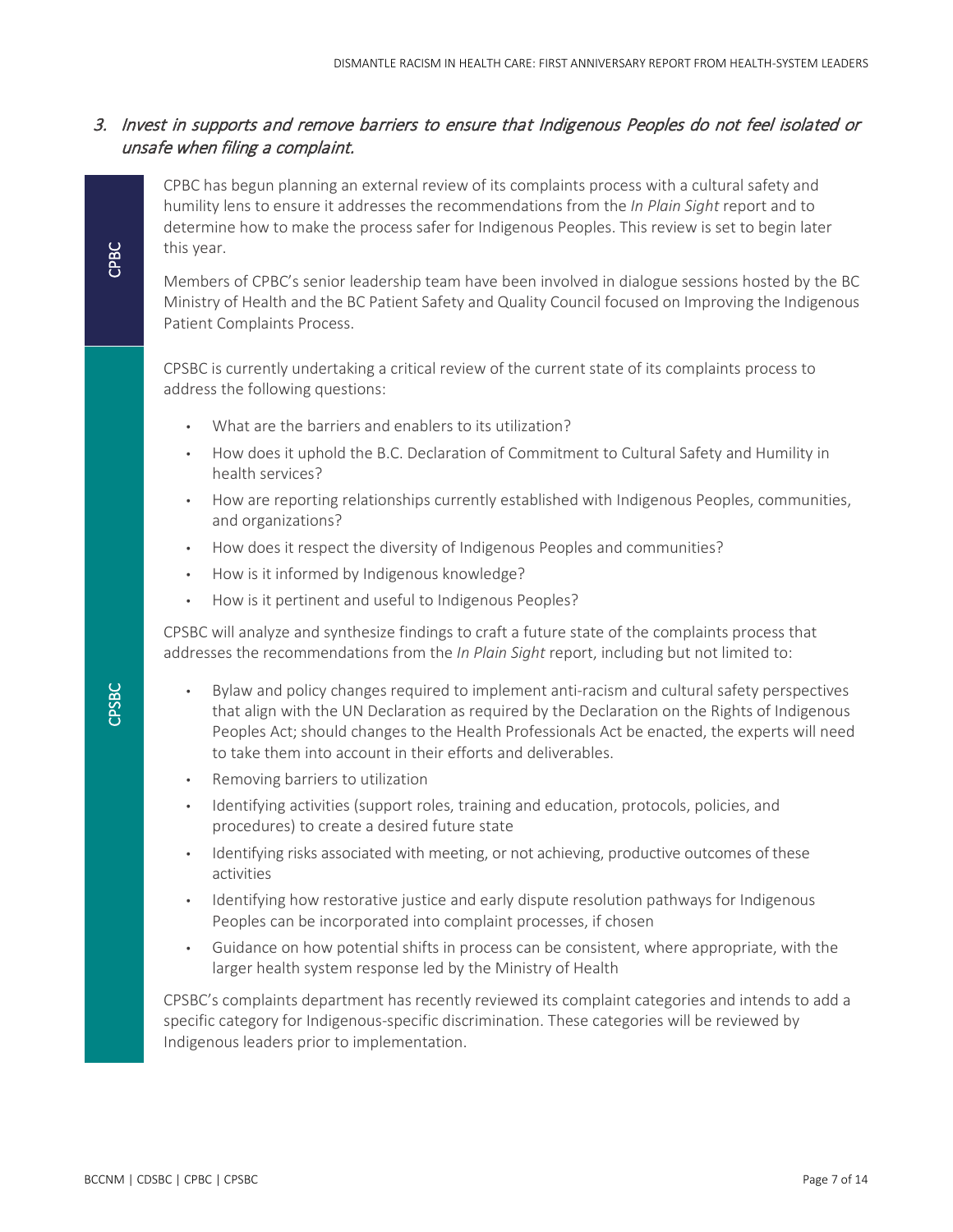# 4. Ensure board, staff, and committee members are trained in cultural safety and humility, anti-racism, unconscious bias, and, as appropriate, trauma-informed care.

BCCNM, CDSBC, and CPBC jointly offered a series of lunch-and-learn sessions, presented by an Indigenous advisor or consultant, to build on the learnings of cultural safety and humility for board, committee, and staff members.

- July 7, 2021 Presentation on the findings of the *In Plain Sight* report by Harmony Johnson, who served as executive director of the investigation into Indigenous-specific racism in BC's health care system
- September 15, 2021 Presentation on how regulators should make space for trauma and cultural humility by Métis lawyer Myrna McCallum
- December 7, 2021 Talk on "Two-eyed seeing" in health care: Exploring how Indigenous knowledge and western medicine can work together by Dr. Evan Adams, Deputy Chief Medical Officer of Public Health, First Nation and Inuit Health Branch, Indigenous Services Canada

BCCNM held many training sessions and offered learning opportunities to board, committee, and staff members. For example:

- Information sessions reviewing and discussing findings and recommendations of the *In Plain Sight* report for board and senior staff
- Book discussion with Joe Gallagher: *21 Things you may not know about the Indian Act¸* for board and committee members
- Organization-wide training on unconscious bias
- A four-part series on self-directed learning in Indigenous-specific anti-racist health leadership, as recommended by Indigenous advisors for staff. The series included settler colonialism, privilege, how Indigenous-specific racism is operating in your sphere of influence, and organizing and strategizing to act
- Self-guided training opportunities by Indigenous Relations Academy, founded by Bob Joseph
- Specialized training in trauma-informed practice with Myrna McCallum for Inquiry staff members
- Workshops on Remembering Keegan: A BC First Nations case study

BCCNM is also developing orientation materials on cultural safety and humility for board and committee members, which will be used in orienting current and new members. BCCNM also increased its library resources on cultural safety and humility.

Like many of its fellow regulators, CDSBC has incorporated a land acknowledgment into its formal meetings, on agendas, and within email signatures.

Members of the Inquiry Committee and the Complaints team attended a presentation by trauma expert Dr. Lori Haskell, called "Trauma-informed investigations: Understanding the neurobiology of trauma."

CPBC's Board and Leadership Team have taken part in multiple training sessions focused on Indigenous-specific racism and cultural safety and humility hosted by Joe Gallagher of Qoqoq Consulting.

CPBC's onboarding process for new committee members includes an orientation on the *In Plain Sight* report, as well as the college's cultural safety and humility activities.

BCCNM

CDSBC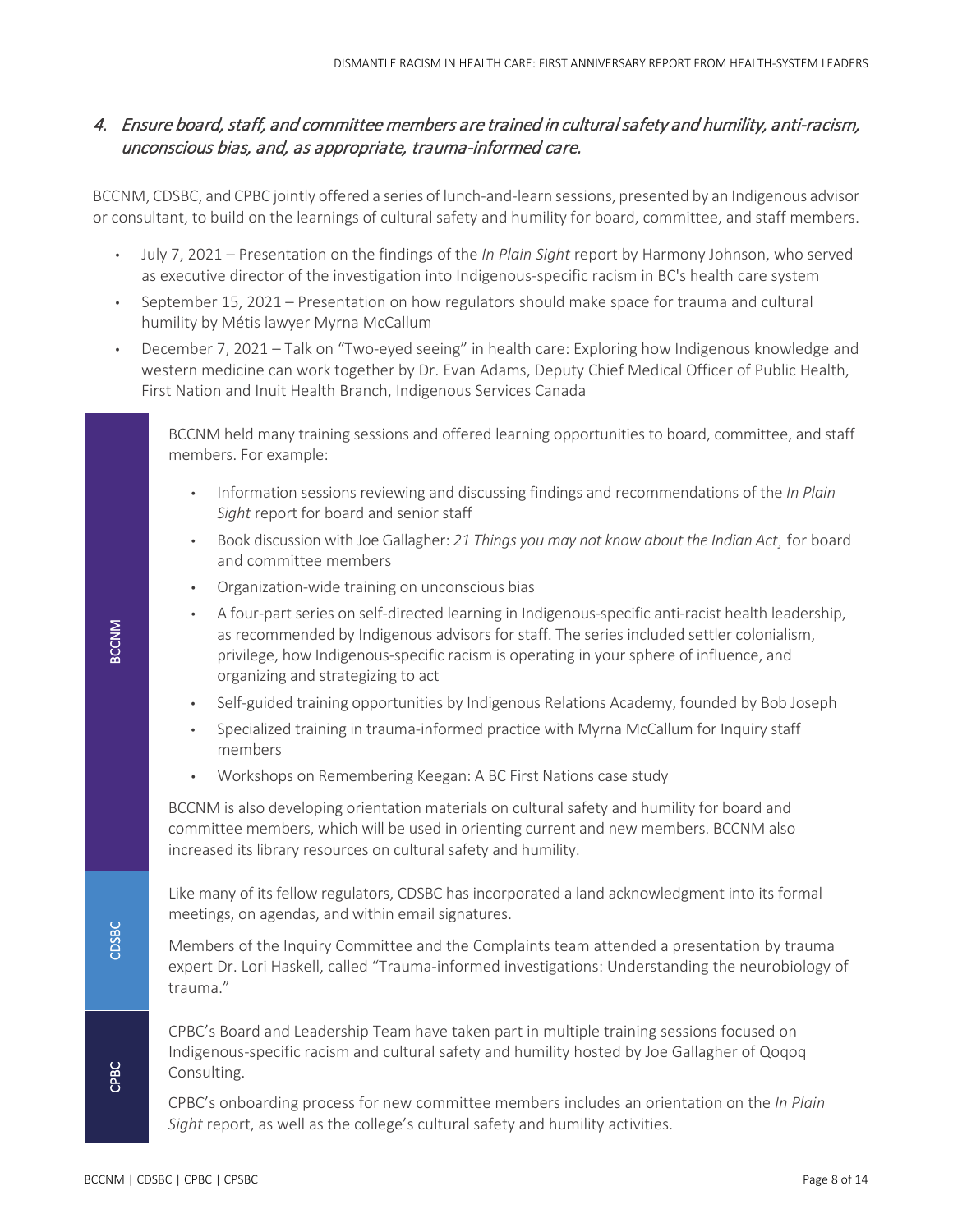# 4. Ensure board, staff, and committee members are trained in cultural safety and humility, anti-racism, unconscious bias, and, as appropriate, trauma-informed care.

CPBC has hosted a number of training sessions and panel discussions for staff, also focused on Indigenous-specific racism, cultural safety and humility, and unconscious bias. These sessions have been facilitated by Joe Gallagher and representatives of Bakau Consulting. A number of CPBC board members and management staff have also completed the San'yas Indigenous Cultural Safety Training Program. Completion of this program has been incorporated as a mandatory part of both the onboarding process for new board members and the performance evaluation process for management staff.

All CPSBC board members and senior management team members have completed the San'yas Indigenous Cultural Safety Training Program.

Members of the Inquiry, Registration, and Non-Hospital Medical and Surgical Facilities Accreditation Program committees have undergone training on the illumination of implicit bias, offered through a combination of a seminar produced by the Continuing Legal Education Society of BC and outside counsel who created targeted offerings for each group; each group session included learning how to have more constructive and respectful discussions of biases as they arise, and to be aware of and address them effectively.

All Inquiry Committee members who adjudicate serious complaints have undergone specialized training in trauma-informed practice; Dr. Lori Haskell led the initial training, and Myrna McCallum is retained as a consultant to refine internal processes.

#### 5. Broaden Indigenous participation on our boards and committees and staff teams.

BCCNM currently has one Indigenous board member. As mentioned above, BCCNM aims to have Indigenous representation and knowledge on board and committees and encourages applications from Indigenous Peoples to join its committees. The competencies matrices for board and committees were updated to ensure competencies and education regarding cultural safety and humility are clearly articulated and sought. BCCNM is committed to reaching a goal of at least 10% Indigenous representation on its committees. As of April 2022, the Indigenous membership on BCCNM's Inquiry and Discipline committees is over 10% and on the overall committees is 9%.

BCCNM also reviewed and updated job postings to reflect its commitment to diversifying its employee representation and specifically intentionally recruiting Indigenous applicants.

In 2021, CDSBC recruited an Indigenous dentist for a vacant registrant position on the 2021/22 board and recruited an Indigenous public member to serve on the Patient Relations committee.

CPBC has one board member who identifies as Indigenous, and it aims to hire at least one Indigenous person into a leadership position in 2022.

CPSBC currently has two board members who are Indigenous. Most panels of the Inquiry Committee include at least one Indigenous person recommended by the First Nations Health Authority (FNHA).

CPSBC

BCCNM

CDSBC

CPBC

CPSBC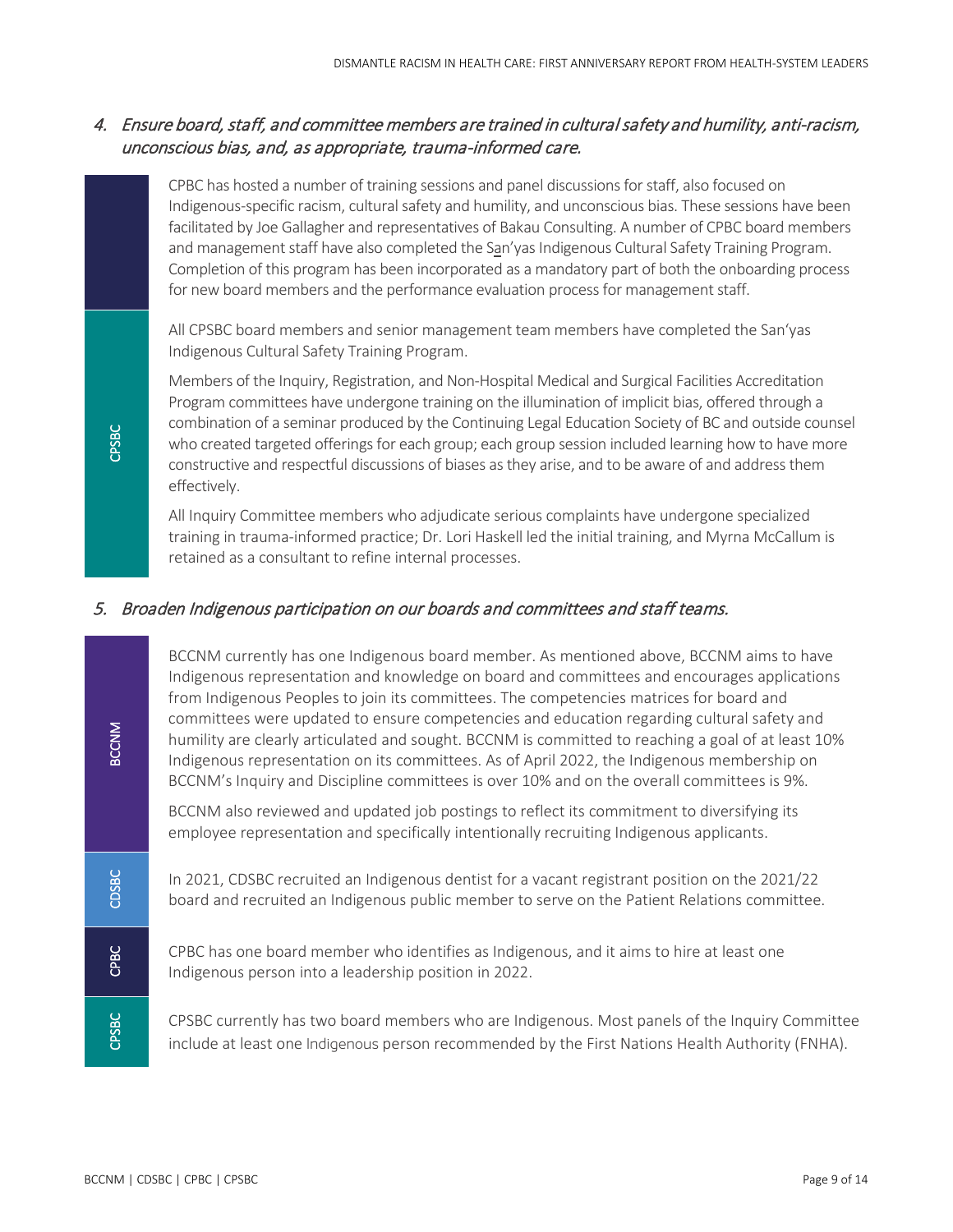# 6. Promote anti-racism and Indigenous cultural safety and humility as core competencies for current and future healthcare providers.

In collaboration with other BC Health Regulators (BCHR) - The BCHR Cultural Safety Task Force is developing a resource toolkit[—Health Profession Regulator's Indigenous Cultural Safety & Humility Education Toolkit—](https://bchealthregulators.ca/indigenous-cultural-safety-humility-education-toolkit/)that can be used by each college to develop and implement a mandatory Indigenous cultural safety and humility (ICS&H) education framework that aligns with individual regulatory requirements and the practice environments of its registrants. This collaborative project minimizes duplication efforts and aligns the colleges in their approach to ICS&H education for registrants. The goal of this educational resource is to establish an entry-level ICS&H competency standard (based on knowledge, skills, and attributes) for individuals who are new/returning to a regulated health profession in B.C. or new to practice in this province, and to support the ongoing development and maintenance of the ICS&H knowledge and skills required for regulated health professionals.

B.C. First Nations have a health governance partnership with the province of B.C. In 2006, the parties identified "practicing certified First Nations health care professionals" as an indicator of progress of the Transformative Change Accord: First Nations Health Plan. This data will be used to inform reporting on this indicator. In partnership and collaboration with the First Nations Health Authority, BCCNM has been collecting data about the Indigenous status of registrants during registration renewal.

BCCNM has communicated its expectation that recognized education programs integrate the new standard on Indigenous cultural safety, cultural humility, and anti-racism into program curriculum. It has also collaborated with national regulators to ensure cultural safety and humility and Indigenousspecific racism are adequately addressed in the entry-level competencies for the health professions they regulate.

CDSBC contributes to UBC Dentistry's curriculum by delivering content to students at various times in its program. CDSBC's CEO delivers the presentations to incoming dentistry students as part of the orientation process and 4th year students preparing to graduate. In 2021, these presentations were re-imagined:

- The CEO co-presented with Musqueam Knowledge Keeper Shane Pointe.
- The content highlighted cultural safety and Indigenous-specific racism and introduced the concept of individual accountability in addressing health inequities.
- In contrast to the traditional focus on information and facts about the college, CDSBC has reframed the content to focus on defining competent, safe care in the context of the *In Plain Sight* report, and why not everyone in B.C. receives that level of care.

CDSBC collects data from registrants as part of the annual renewal process, with the results published in the annual report:

- Whether they have completed the San'yas Indigenous Cultural Safety Training Program
- Whether they identify as Indigenous

As part of the BC Health Regulators Cultural Safety Task Force, CPBC developed the Health Profession Regulator's Indigenous Cultural Safety and Humility Education Toolkit proposal, which was approved by the BC Health Regulators.

BCCNM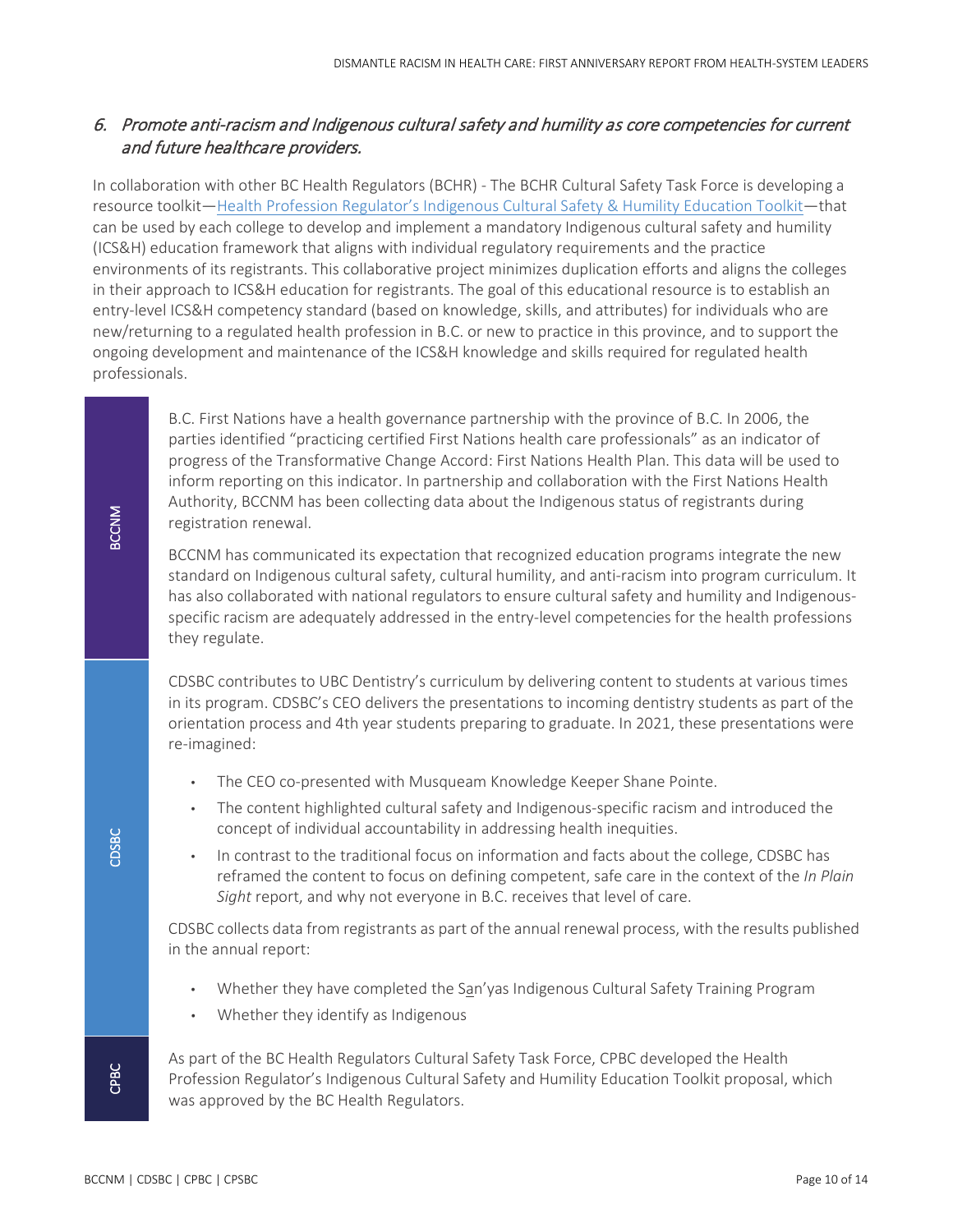#### 6. Promote anti-racism and Indigenous cultural safety and humility as core competencies for current and future healthcare providers.

CPBC is in discussions with the University of British Columbia to develop pharmacy-specific cultural safety and humility resources for pharmacists. UBC has confirmed that it intends to add cultural safety and humility as core content in PharmD curriculum, and CPBC continues to collaborate with the university on this subject.

CPSBC has an important role to play in ensuring registrants practise medicine with awareness and create environments free of racism and discrimination, where people feel safe accessing, making decisions about, and receiving care. Since 2016, CPSBC has collected data from registrants on the Annual Licence Renewal Form about:

- Whether they have completed the San'yas Indigenous Cultural Safety Training Program
- Whether they identify as Indigenous

CPSBC provides aggregate numbers to the First Nations Health Authority.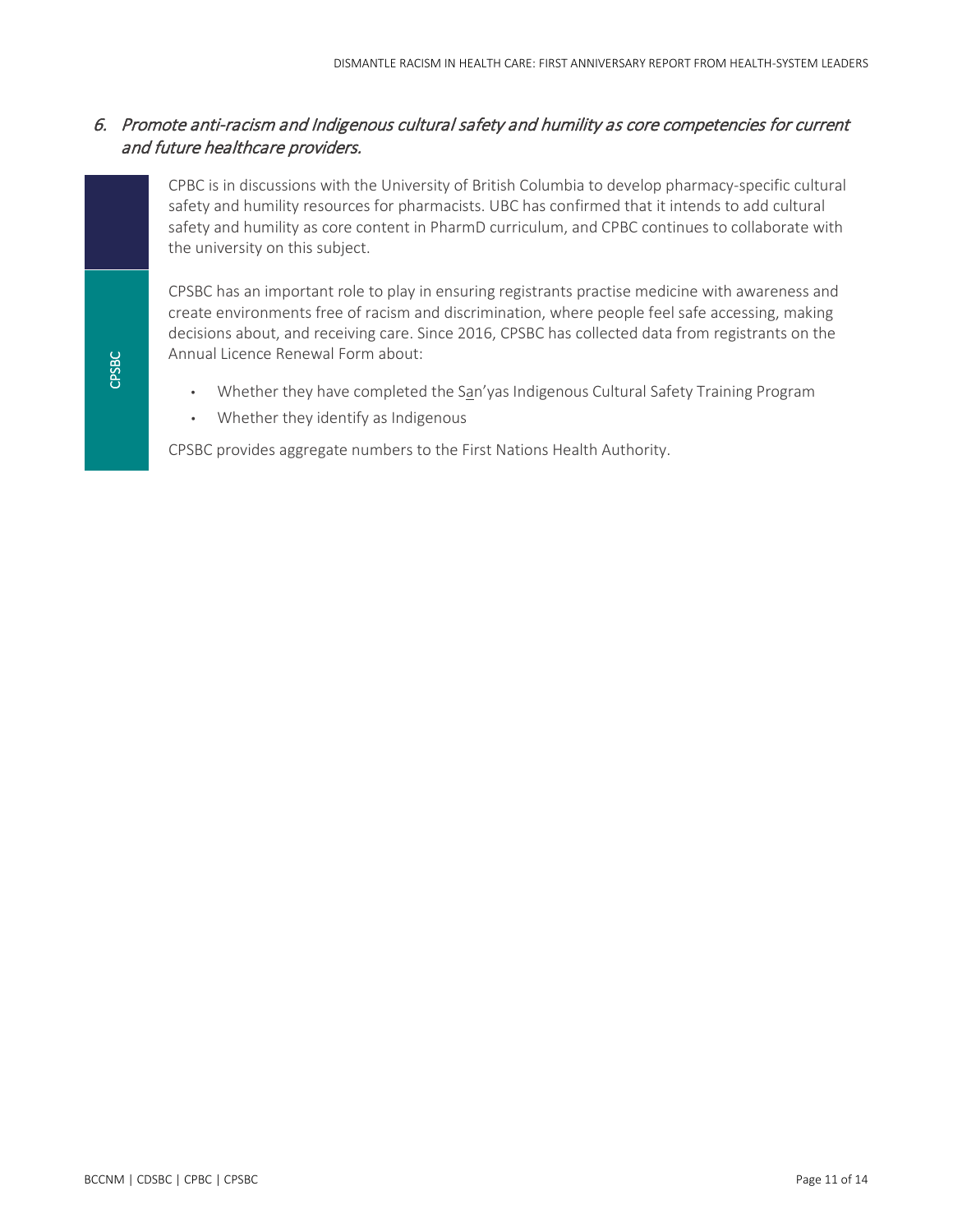#### 7. Build partnerships with Indigenous-led organizations to promote system change and dismantle racism.

BCCNM has continued to build on its partnerships with Indigenous organizations and Indigenous rights holders. It has worked closely with Indigenous Elders, Knowledge Carriers, Knowledge Keepers, advisors, and consultants to guide its work in meeting its action plan.

CDSBC has had a formal relationship with the First Nations Health Authority since dental therapists became regulated by CDSBC and is continuing to collaborate with them.

For the first National Day of Truth and Reconciliation on Sept. 30, 2021, CDSBC staff had the option to take paid time away from work to participate in a community event, or to participate in the programming arranged by CDSBC to build understanding of the legacy and ongoing trauma associated with residential schools.

The National Centre for Truth and Reconciliation invited all Canadians to wear orange and "light up" their communities. CDSBC invited all staff to receive an official orange shirt, and more than 40 of them wore theirs on Sept. 30.

CPBC regularly engages the First Nations Health Authority to consult on its bylaws and policy development, as well as to further its understanding of the challenges faced by Indigenous Peoples in pharmacy care in B.C. and potential solutions to these challenges.

CPSBC leaders met with Dawn Thomas, Associate Deputy Minister, Indigenous Health and Reconciliation in 2021 and continued to work with her office during the development of the *Cultural safety, cultural humility, and anti-racism* practice standard. CPSBC worked closely with FNHA's Chief Medical Office to develop the practice standard. In May 2020, CPSBC released a joint public statement with FNHA on misleading COVID-19 information, which was targeting Indigenous communities.

CPBC

**BCCNM**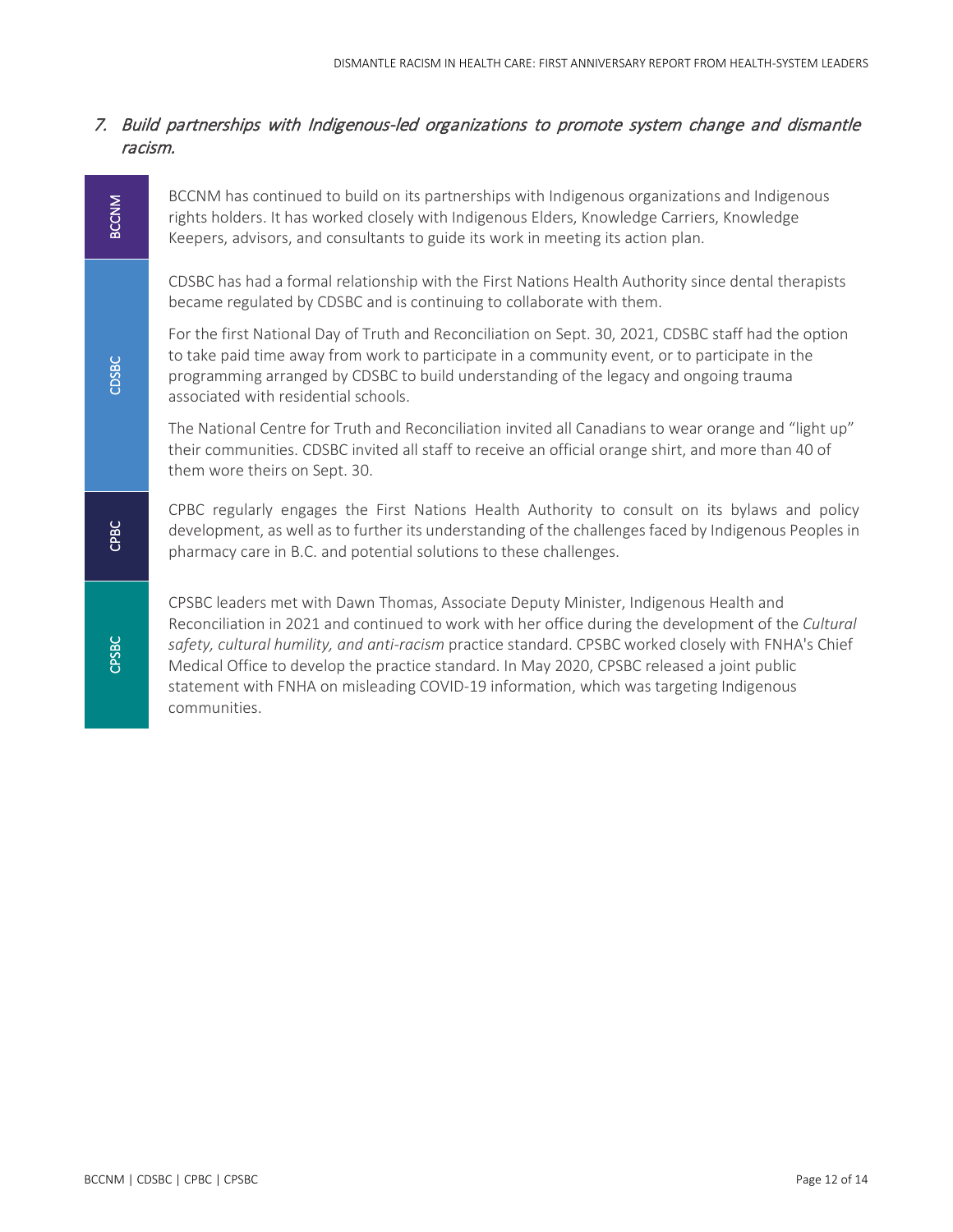# 8. Work with our fellow provincial health regulators to implement the recommendations of the In Plain Sight report.

BCCNM issued an action plan *[BCCNM's commitment: Constructive disruption to Indigenous-specific](https://www.bccnm.ca/Documents/cultural_safety_humility/Constructive_Disruption_BCCNM_Commitment_to_Action.pdf)  racism amongst B.C. [nurses and midwives](https://www.bccnm.ca/Documents/cultural_safety_humility/Constructive_Disruption_BCCNM_Commitment_to_Action.pdf)* to reflect its commitment to enacting the recommendations put forth in the *[In Plain Sight](https://engage.gov.bc.ca/addressingracism/)* report. The plan lays out a roadmap for concrete actions and steps, some of which require BCCNM to work with its fellow provincial health regulators.

CDSBC participates in regular meetings with the CEOs of BCCNM, CPBC, and CPSBC, as well as Indigenous leaders Joe Gallagher and Shane Pointe.

CDSBC collects and publishes data on the number of registrants who self-identify as Indigenous.

As part of the BC Health Regulators Cultural Safety Task Force, CPBC developed a Health Profession Regulator's Indigenous Cultural Safety and Humility Education Toolkit proposal, which was approved by the BC Health Regulators.

CPBC is working with the BC Health Regulators to develop and implement a cultural safety and humility practice standard.

CPBC is updating its strategic plan to create a clear path forward for action related to its cultural safety and humility journey. As part of the updates to its strategic plan, CPBC will be incorporating a cultural safety and humility focus area to clearly articulate its commitment to this work.

CPSBC:

- Added a new distinct pillar on cultural safety and humility to its 2021–2024 Strategic Plan
- Offered a humble apology to Indigenous Peoples who have experienced racism while engaging with the college and its registrants
- Ensured the board and committees have Indigenous representation around governance tables
- Provided ongoing cultural safety and humility training and education for board and committee members, medical consultants and assessors, and staff, including workshops on unconscious bias and trauma-informed practice
- Implemented a new *Indigenous cultural safety, cultural humility, and anti-racism* practice standard for registrants
- Launched a significant re-branding effort
- Started a critical review of the current complaints process
- Hired a First Nations complaints navigator to assist complainants throughout the process

BCCNM

CDSBC